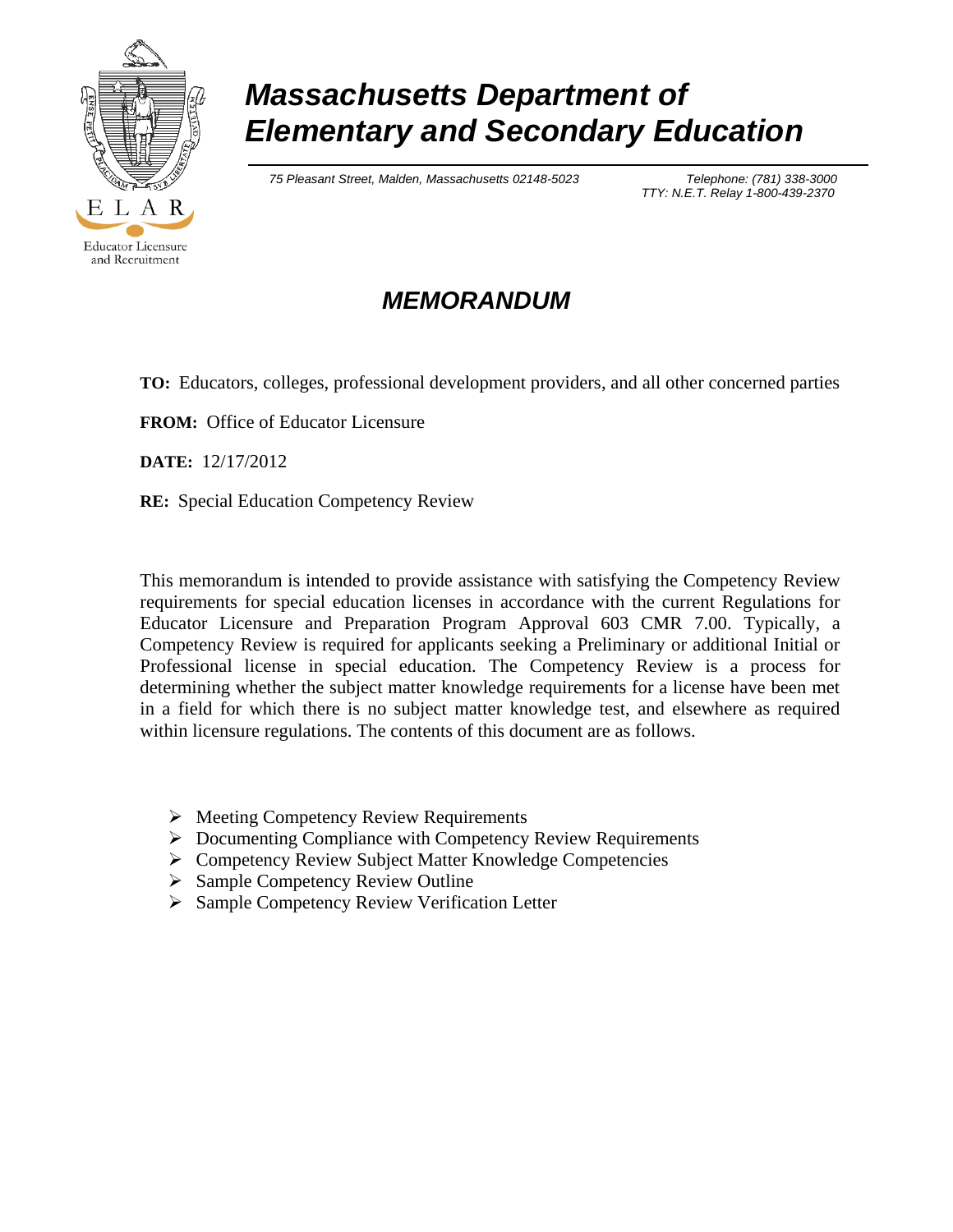### **Meeting Competency Review Requirements**

Competency Review subject matter knowledge competencies may be satisfied through completion of coursework, seminars, workshops, or experience. When completing these activities toward satisfying coverage of subject matter knowledge competencies, at least 10 hours of professional development specific to and completely covering each subject matter knowledge competency are required. Allowing educators to satisfy "coverage of" a requirement with 10 hours of professional development is consistent with the Department's policy for special education teachers in their HOUSSE plan to become Highly Qualified through No Child Left Behind. Information regarding HOUSSE can be found by visiting http://www.doe.mass.edu/educators/title-iia/hq/ .

Competency Review Guidelines permits equating:

- $\triangleright$  One semester hour of undergraduate college credit = 15 hours of professional development
- $\triangleright$  One semester hour of graduate college credit = 22.5 hours of professional development
- $\triangleright$  One PDP = 1 hour of professional development
- $\triangleright$  One hour of instruction = 1 hour of professional development
- $\triangleright$  One CEU = 10 hours of professional development

### **Documenting Compliance with Competency Review Requirements**

#### **Coursework for college/university credit**

- $\triangleright$  In order for completed coursework to be considered for determining if it may be applicable toward satisfying coverage of a competency(ies) identified within a Competency Review, an official transcript verifying successful completion of that coursework must be submitted to the Licensure Office for review and consideration.
- $\triangleright$  Clarity in determining if coursework may be applicable toward satisfying coverage of a competency(ies) identified within a Competency Review may be aided by submitting an official catalog course description. Further clarity may be gained by submitting a letter verifying the number of hours of instruction delivered in a specific course addressing a particular competency. A course may be used to satisfy more than one competency. The letter should be on official college/university letterhead and be signed by the registrar, dean, appropriate department chair, or approved program licensure officer.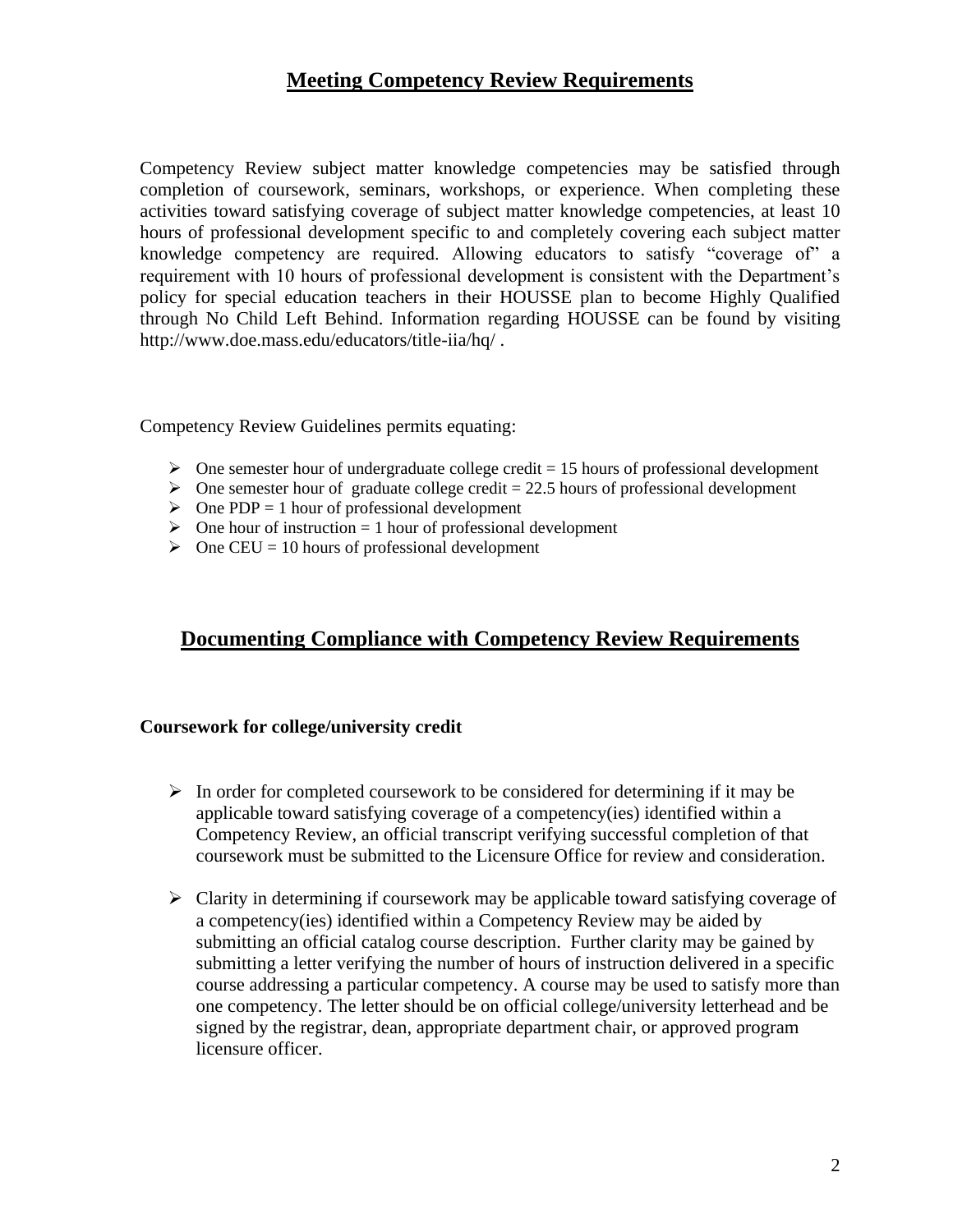#### **Seminar or workshop**

- $\triangleright$  In order for a completed seminar or workshop to be considered for determining if it may be applicable toward satisfying coverage of a competency(ies) identified within a Competency Review, a copy of the certificate(s) of completion should be submitted to the Licensure Office for review and consideration. Certificates of completion should verify the sponsoring agency, seminar/workshop title, and the number of PDPs, CEUs, earned or hours of instruction delivered.
- $\triangleright$  Clarity in determining if a seminar or workshop may be applicable toward satisfying coverage of a competency(ies) identified within a Competency Review may be aided by submitting a copy of the official seminar or workshop description. Further clarity may be gained by submitting a letter verifying the number of PDPs, CEUs, earned or hours of instruction delivered in a specific seminar or work shop toward addressing a particular competency. These letters should be on official letterhead and be signed by the professional development provider.

#### **Other professional learning experience**

 $\triangleright$  In order for some other professional learning experience (e.g., mentored employment or peer coaching) to be considered for determining if it may be applicable toward satisfying coverage of a competency(ies) identified within a Competency Review, please provide a letter explaining in detail how you both gained and demonstrated competency in each area. The letter should be written on official letterhead and state the total number of hours delivered specific to addressing a particular competency. If the professional learning experience occurred in a school district or school then this letter must be signed by the superintendent/head administrator and the appropriate department supervisor/director. If the experience occurred in another setting then this letter must be signed by the appropriate head administrator.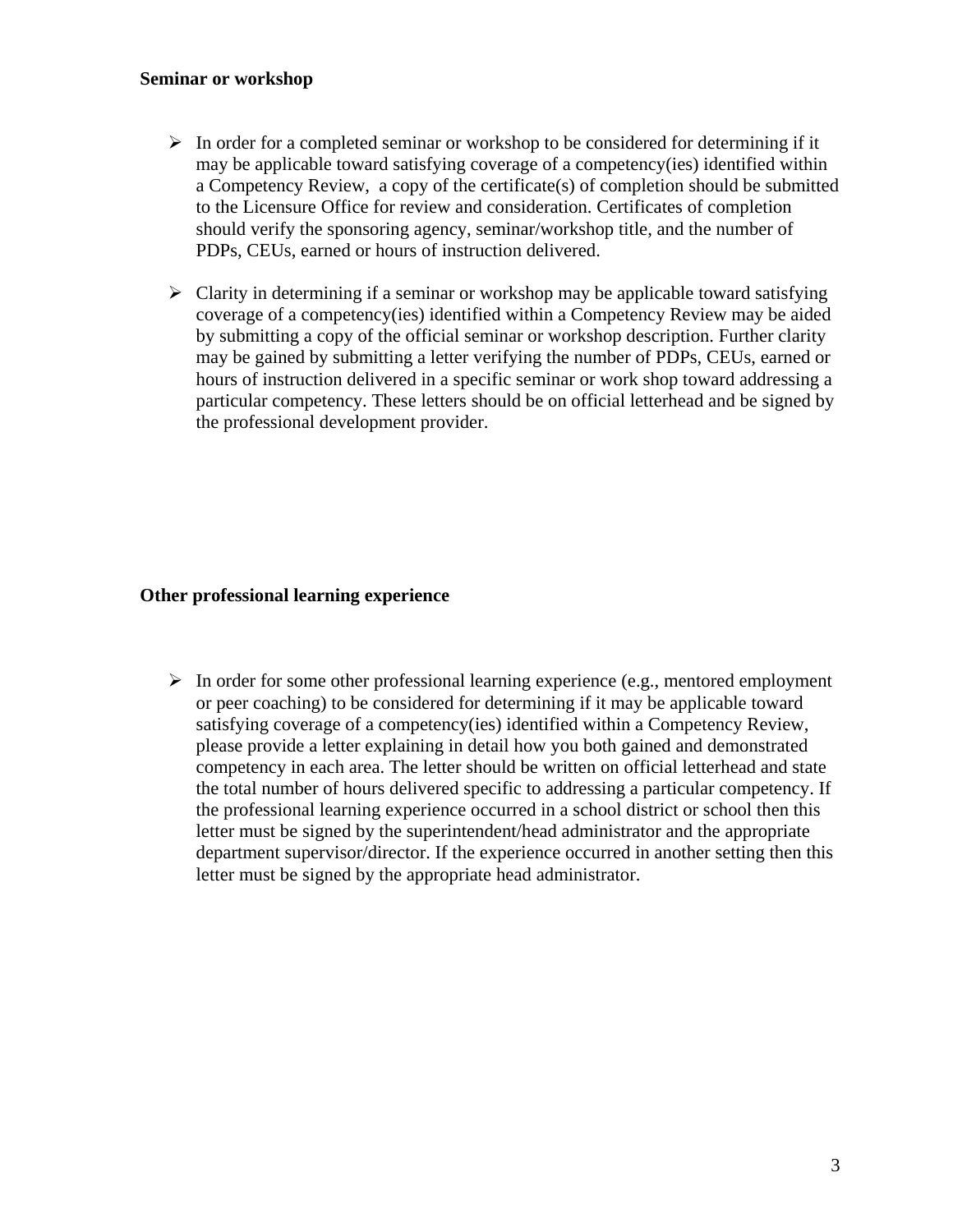### **Competency Review Subject Matter Knowledge Competencies**

### **Moderate Disabilities**

Coverage of:

- $\bullet$ Educational terminology for students with mild to moderate disabilities
- Preparation, implementation, and evaluation of Individualized Education Plans (IEPs)  $\bullet$
- Design or modification of curriculum, instructional materials, and general education classroom environments for students with moderate disabilities
- $\bullet$ Federal and state laws and regulations pertaining to special education
- Coverage of Knowledge of services provided by other agencies  $\bullet$
- Ways to prepare and maintain students with disabilities for general education classrooms
- Instruction on the appropriate use of augmentative and alternative communication and other assistive  $\bullet$ technologies

### **Visually Impaired**

Coverage of:

- Similarities and differences between visually impaired and non-visually impaired children in  $\bullet$ emotional, social, physical, and intellectual development
- Anatomy and physiology of the eye and visual abnormalities  $\bullet$
- Historical and current developments in education of the visually impaired in the United States and other countries
- $\bullet$ How to use state-of-the-art diagnostic information
- Medical and educational research related to the visually impaired  $\bullet$
- $\bullet$ Use of Grade II Braille and the Nemeth Code
- Use of assistive technology such as low-vision devices  $\bullet$
- Design or modification of the curriculum and instructional materials for the visually impaired  $\bullet$
- Ways to prepare visually impaired students for classrooms ranging from general education classrooms  $\bullet$ to schools for the visually impaired
- $\bullet$ Features of family support and services
- Preparation, implementation, and evaluation of Individualized Education Programs (IEPs)  $\bullet$
- Federal and state laws pertaining to special education  $\bullet$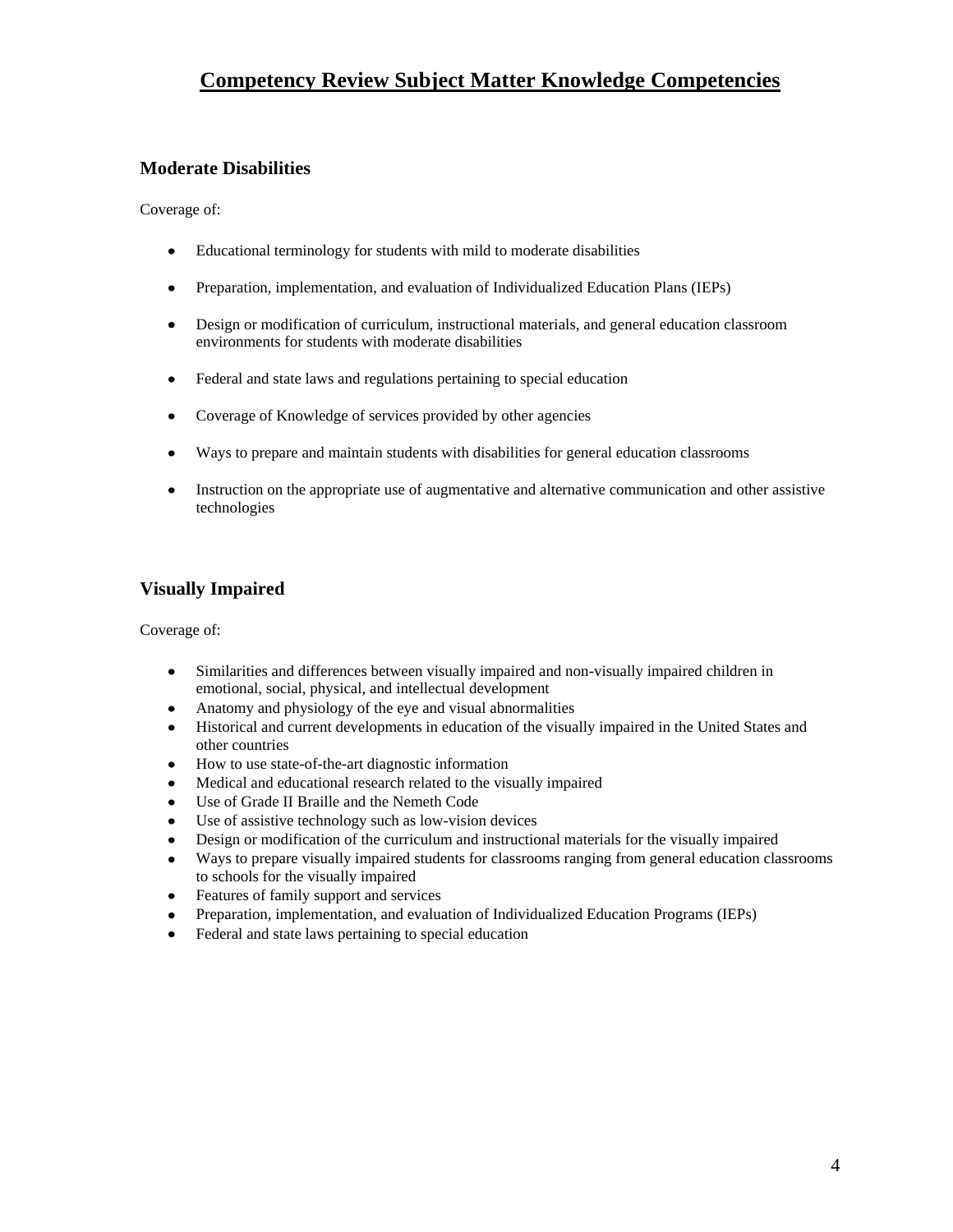### **Deaf & Hard-of-Hearing**

Coverage of:

- Theories of language acquisition for American Sign Language (ASL) and English in hearing and deaf  $\bullet$ and hard-of-hearing children
- $\bullet$ Theories on the relationship between ASL and the English language
- $\bullet$ Similarities and differences in the linguistic structure of ASL and English
- Benefits and limitations of ASL, spoken English, and printed English for learning, and the instructional  $\bullet$ strategies for using them
- Knowledge of how deaf people live their daily lives  $\bullet$
- $\bullet$ Historical and current developments in deaf education in the United States and other countries
- Features of family support and services  $\bullet$
- Similarities and differences between hearing and deaf and hard-of-hearing students in emotional, social, and intellectual development
- Ways to prepare deaf and hard-of-hearing students for classrooms ranging from general education  $\bullet$ classrooms to schools for the deaf and hard of hearing
- Design or modification of the curriculum and instructional materials for the deaf and hard-of-hearing  $\bullet$
- Modifications of theories of reading for hearing children necessary for the learning of reading by deaf  $\bullet$ and hard-of-hearing children
- General and specific effects of hearing loss upon the production of speech and the reception of speech  $\bullet$ and other sounds
- General and specific effects of visual processing and reception of a visual language and its acquisition  $\bullet$
- Anatomy and physiology of human speech, hearing, and language mechanisms
- Knowledge of state-of-the-art diagnostic instruments; procedures for testing and interpreting results  $\bullet$
- Characteristics of types of amplification equipment and their uses by teachers and students
- Medical, social, ethical, and educational research relating to the deaf and hard-of-hearing, including the effects of cochlear implants on language learning
- Preparation, implementation, and evaluation of Individualized Education Programs (IEPs)  $\bullet$
- Federal and state laws pertaining to special education.  $\bullet$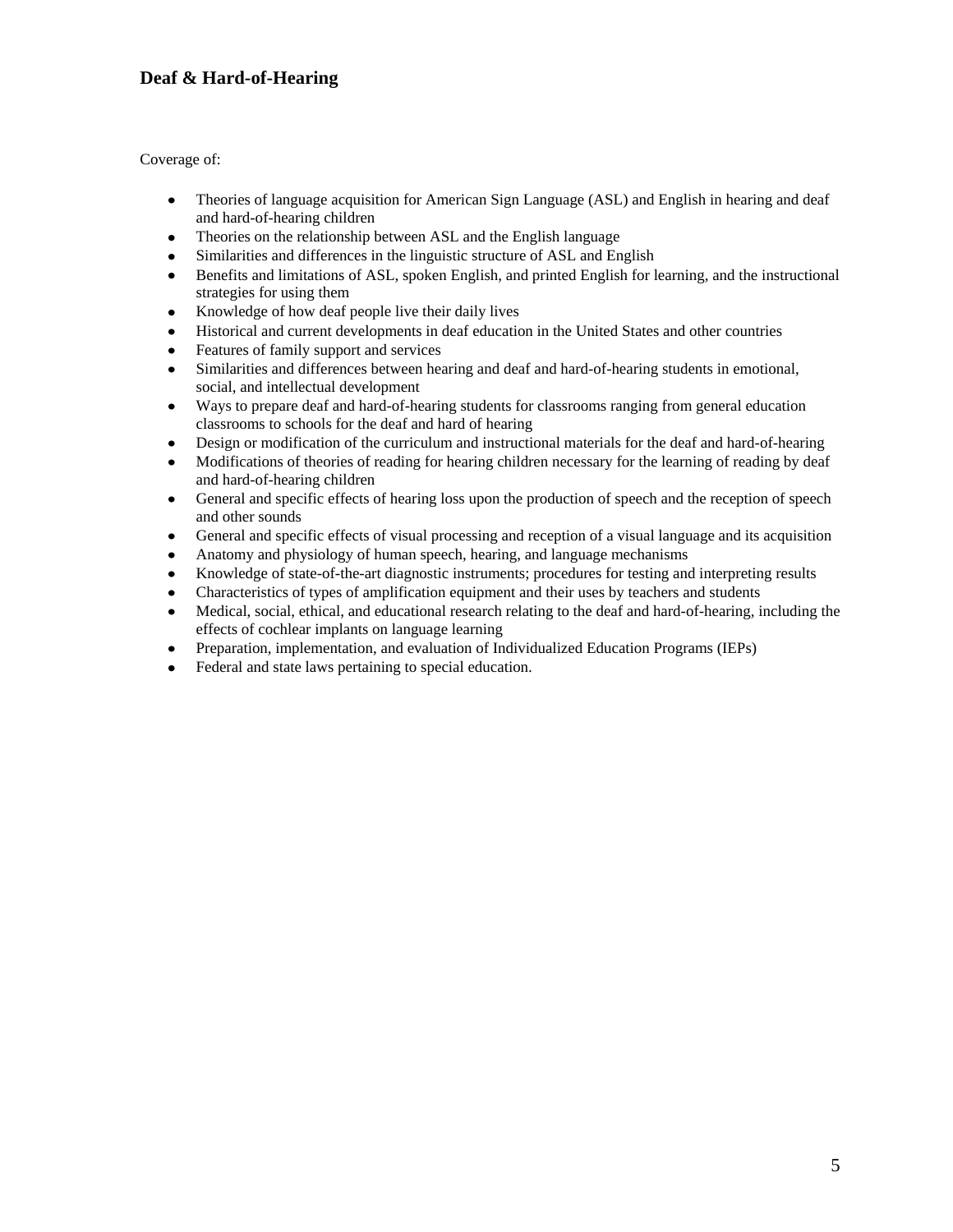#### **Severe Disabilities**

Coverage of:

- $\bullet$ Definitions, etiologies, and characteristics of severely disabling conditions
- $\bullet$ Theories, concepts, and methods of assessing physical, emotional, intellectual, and social development in children and adolescents
- Theories of language development and the effects of disabilities on learning  $\bullet$
- Knowledge of the significant theories, practices, and programs for developing reading skills and  $\bullet$ reading comprehension
- $\bullet$ Phonemic awareness and phonics: principles, knowledge, and instructional practices
- Diagnosis and assessment of reading skills using standardized, criterion-referenced, and informal  $\bullet$ assessment instruments
- Development of a listening, speaking, and reading vocabulary  $\bullet$
- Theories on the relationships between beginning writing and reading  $\bullet$
- Theories of first and second language acquisition and development  $\bullet$
- Preparation, implementation, and evaluation of Individualized Education Programs (IEPs)
- $\bullet$ How to design or modify curriculum, instructional materials, and classroom environments for students with severe disabilities
- Ways to prepare and maintain students with severe disabilities for general education classrooms; for  $\bullet$ example, use of behavioral management principles
- Knowledge of services provided by other agencies  $\bullet$
- Knowledge of appropriate vocational or alternative school programs, or work-study and community- $\bullet$ based opportunities and alternative high school programs and how to refer students to them
- $\bullet$ Federal and state laws pertaining to special education
- Techniques for developing skills designed to facilitate placement in least restrictive environments  $\bullet$
- Instruction on the appropriate use of augmentative and alternative communication and other assistive  $\bullet$ technologies
- $\bullet$ Source and operation of orthotic devices, medical technologies, and computer-moderated prosthetic devices

*Licensure requirements for each of the licenses referenced in this document may be found by visiting <http://www.doe.mass.edu/lawsregs/603cmr7.html> .*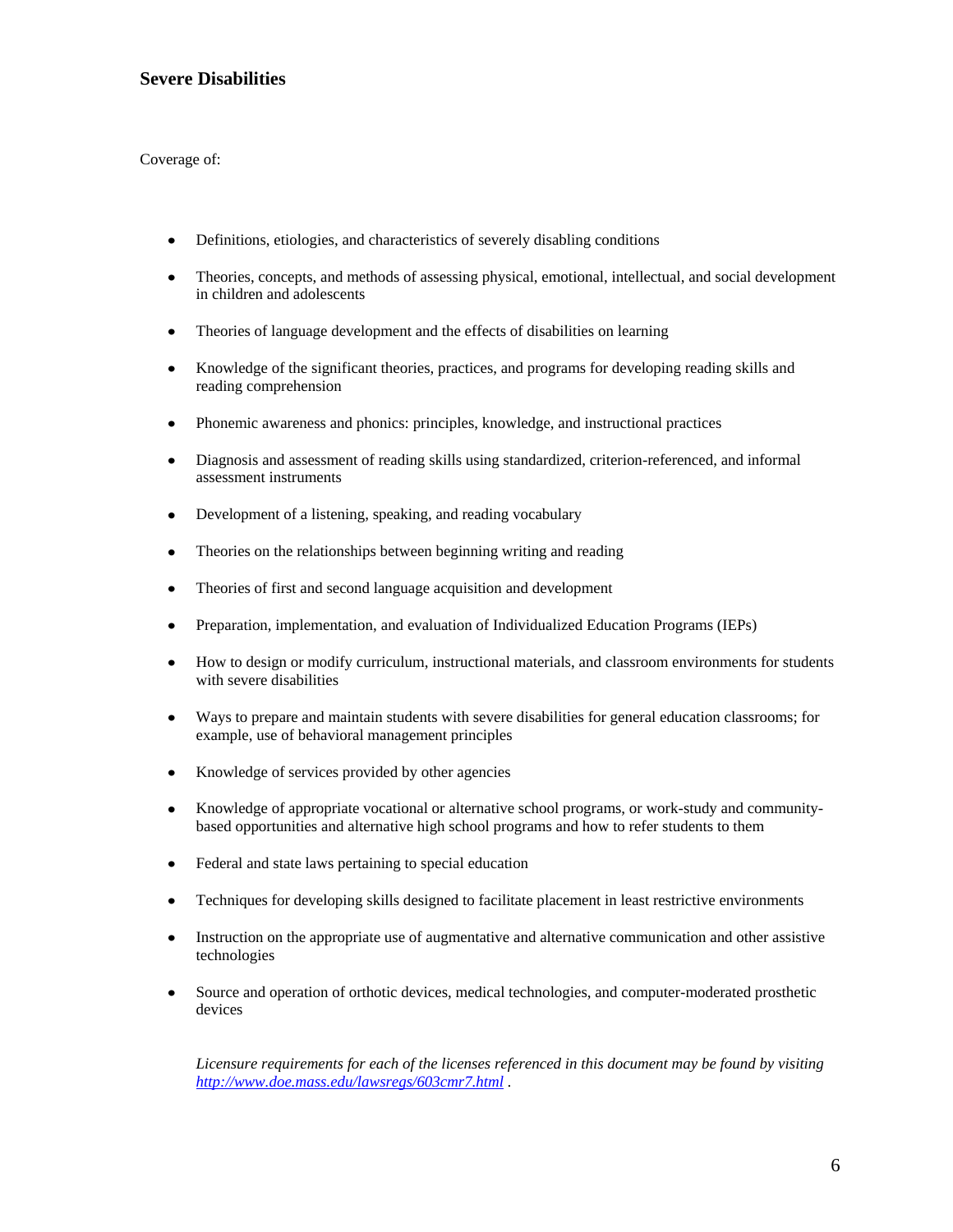## **Sample Competency Review Outline**

*(Please note that this template may be helpful in outlining how each competency review requirement has been satisfied. All required supporting documentation must be submitted.)*

|                                                                          | Applicant's name:                                                                              |
|--------------------------------------------------------------------------|------------------------------------------------------------------------------------------------|
|                                                                          |                                                                                                |
|                                                                          |                                                                                                |
| License field/grade level: Moderate Disabilities (5-12)                  |                                                                                                |
| satisfied as indicated.                                                  | Coverage of each Moderate Disabilities competency review requirement noted below has been      |
| Educational terminology for students with mild to moderate disabilities: |                                                                                                |
|                                                                          |                                                                                                |
|                                                                          |                                                                                                |
|                                                                          |                                                                                                |
|                                                                          |                                                                                                |
|                                                                          | Preparation, implementation, and evaluation of Individualized Education Plans (IEPs):          |
|                                                                          |                                                                                                |
|                                                                          |                                                                                                |
|                                                                          |                                                                                                |
| environments for students with moderate disabilities:                    | Design or modification of curriculum, instructional materials, and general education classroom |
|                                                                          |                                                                                                |
|                                                                          |                                                                                                |
|                                                                          |                                                                                                |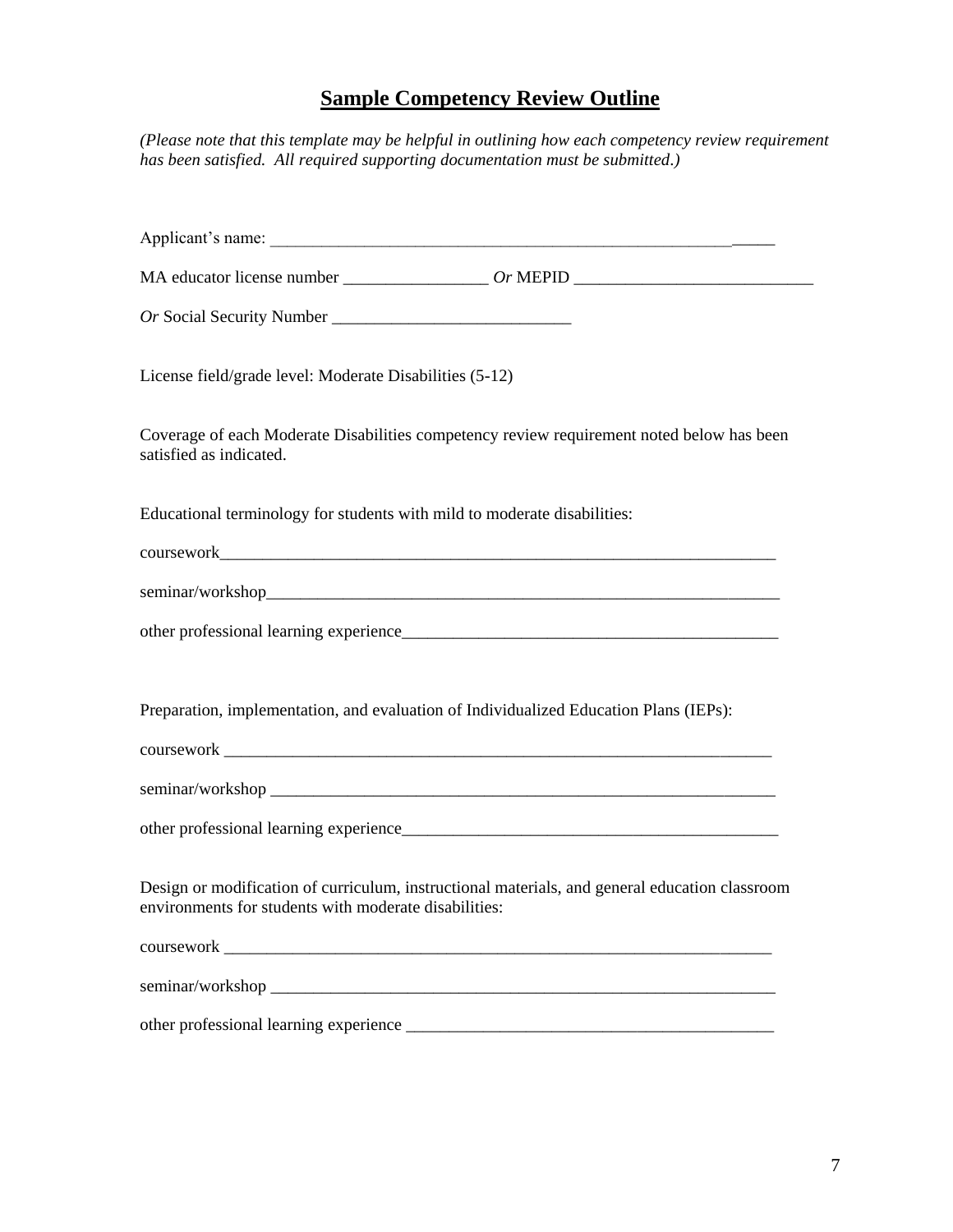Federal and state laws and regulations pertaining to special education:

| Knowledge of services provided by other agencies:                                                                     |  |
|-----------------------------------------------------------------------------------------------------------------------|--|
|                                                                                                                       |  |
|                                                                                                                       |  |
|                                                                                                                       |  |
|                                                                                                                       |  |
| Ways to prepare and maintain students with disabilities for general education classrooms:                             |  |
|                                                                                                                       |  |
|                                                                                                                       |  |
|                                                                                                                       |  |
|                                                                                                                       |  |
|                                                                                                                       |  |
| Instruction on the appropriate use of augmentative and alternative communication and other assistive<br>technologies: |  |
|                                                                                                                       |  |
|                                                                                                                       |  |

other professional learning experience \_\_\_\_\_\_\_\_\_\_\_\_\_\_\_\_\_\_\_\_\_\_\_\_\_\_\_\_\_\_\_\_\_\_\_\_\_\_\_\_\_\_\_